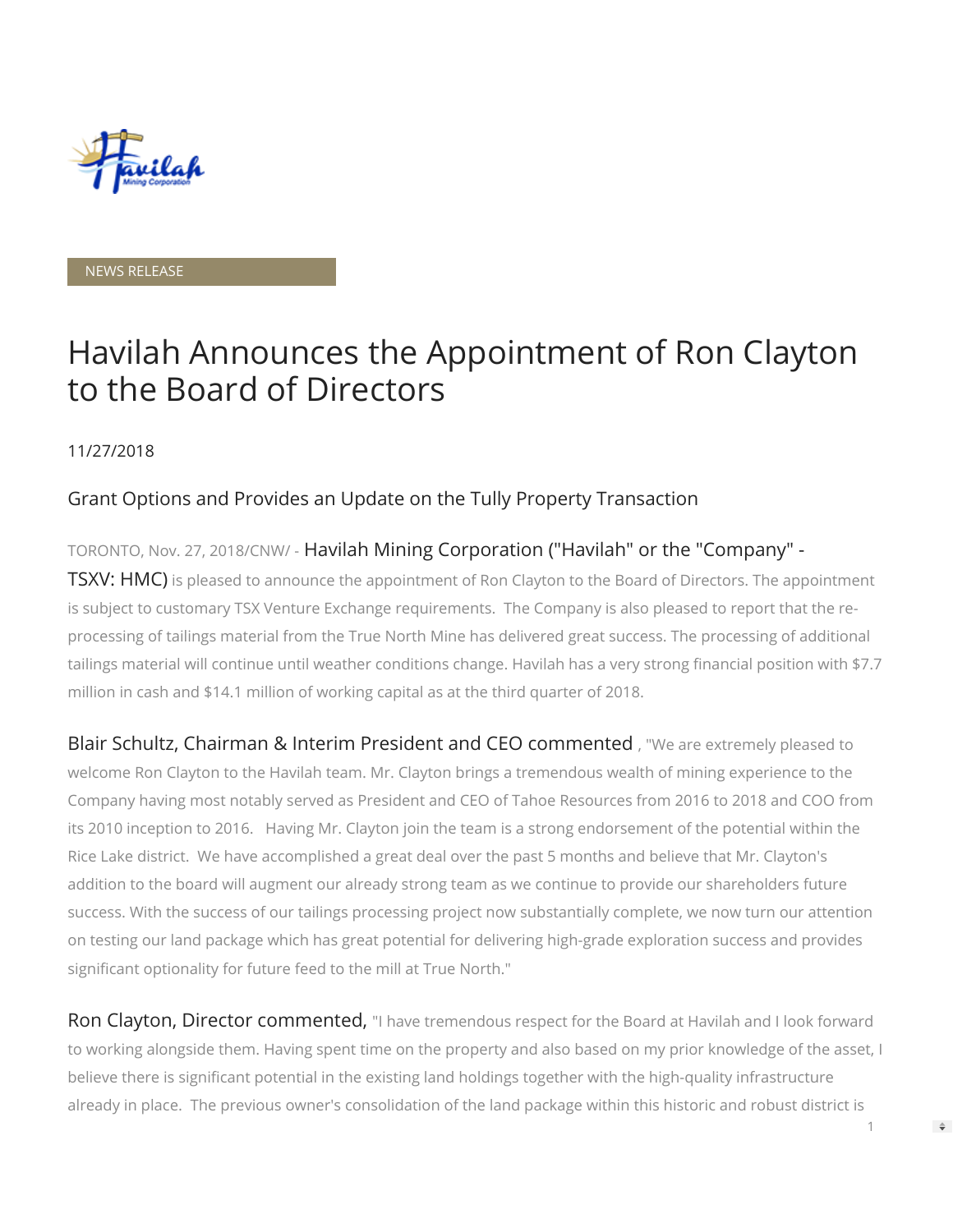extremely beneficial to us. Much of that property has had significant amount of early exploration work already completed, which simply requires targeted follow-up, that we have already begun to carry out. I believe we can leverage our cumulative experience and our strong balance sheet to expand our knowledge of the area and identify multiple sources of ore."

## About Mr. Clayton

Mr. Clayton recently retired from Tahoe Resources where he served as the President and CEO for the last two years and was the COO of Tahoe from its inception in 2010 until 2016. Prior to that Ron was Senior Vice President, Operations, and the General Manager of several underground mines for Hecla Mining Company. He was also Vice President, Operations with Stillwater Mining Company. In addition, Mr. Clayton has held a number of engineering and operations management positions with the Climax Molybdenum Company and Homestake Mining Company. Mr. Clayton earned his Bachelor of Science Degree in Mining Engineering from the Colorado School of Mines.

In connection with Mr. Clayton being appointed to the Board, he has been granted 175,000 options to purchase common shares of the Company pursuant to the Company's Share Option Plan. Such options have an exercise price of \$0.31 per common share and expire on November 26, 2023. The options vest as to one-third immediately and one-third after the first and second anniversaries of the date of grant.

The grant of options is subject to regulatory approval.

## Update on Tully Property Transaction

Further to Havilah's press release dated August 7, 2018 regarding the proposed transaction with 55 North Mining Inc. (formerly SGX Resources Inc.) ("55 North") whereby Havilah intends to acquire all of 55 North's 50% interest in the Tully mining claims and mining lease located in Timmins, Ontario, Havilah and 55 North still intend to complete the transaction upon 55 North satisfying the remaining conditions precedent to the transaction. The parties have targeted to complete the transaction on or about December 31, 2018.

### About Havilah Mining Corporation

Havilah is a junior gold producer that owns the True North mine and mill complex and is currently reprocessing historic tailings. In addition to operating True North in Bissett, Manitoba, Havilah owns approximately 43,000 hectares of highly prospective land within and adjacent to the Rice Lake belt. Havilah believes their land package is a prime exploration opportunity to develop a mining district with a central milling facility. The Company also owns the Tully project near Timmins, Ontario. The Company intends to focus on both organic growth opportunities and accretive acquisition opportunities in North America.

 $\Rightarrow$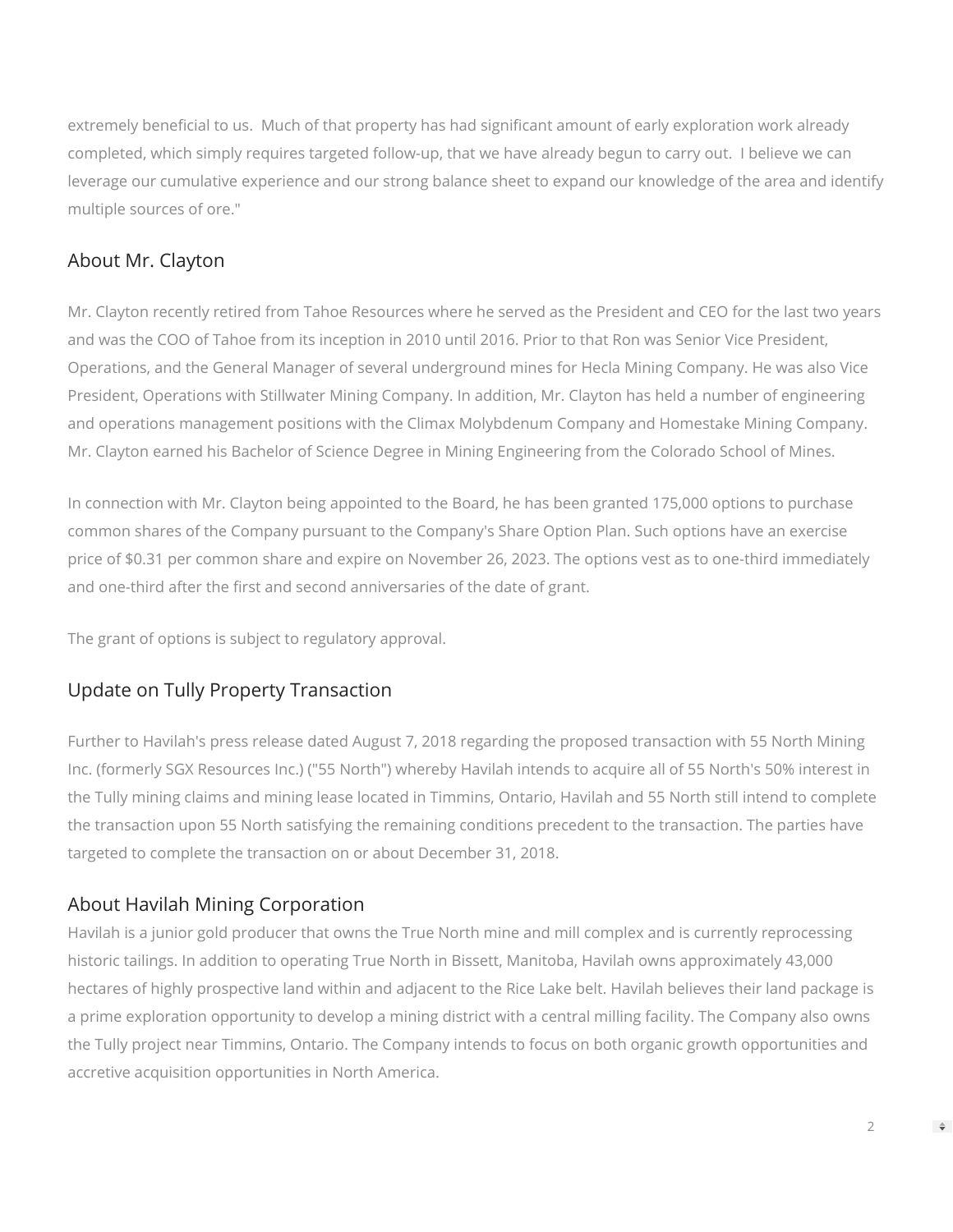Havilah's True North complex and exploration land package are located within the traditional territory of the Hollow Water First Nation, signatory to Treaty No. 5 (1875). Havilah looks forward to maintaining open, co-operative and respectful communication with the Hollow Water First Nation in order to build mutually beneficial working relationships.

ON BEHALF OF THE BOARD OF DIRECTORS

Blair Schultz Chairman, Interim President and Chief Executive Officer

# Cautionary Statement Regarding Forward Looking Information:

This press release may contain forward-looking statements. Often, but not always, forward-looking statements can be identified by the use of words such as "plans", "expects" or "does not expect", "is expected", "budget", "scheduled", "estimates", "forecasts", "intends", "anticipates" or "does not anticipate", or "believes", or describes a "goal", or variation of such words and phrases or state that certain actions, events or results "may", "could", "would", "might" or "will" be taken, occur or be achieved. This press release may contain forward-looking statements. Often, but not always, forward-looking statements can be identified by the use of words such as "plans", "expects", or "does not expect", "is expected", "budget", "scheduled", "estimates", "forecasts", "intends", "anticipates" or "does not anticipate", or "believes", or describes a "goal", or variation of such words and phrases or state that certain actions, events or results "may", "could", "would", "might" or "will" be taken, occur or be achieved.

All forward-looking statements reflect the Company's beliefs and assumptions based on information available at the time the statements were made. Actual results or events may differ from those predicted in these forwardlooking statements. All of the Company's forward-looking statements are qualified by the assumptions that are stated or inherent in such forward-looking statements, including the assumptions listed below. Although the Company believes that these assumptions are reasonable, this list is not exhaustive of factors that may affect any of the forward-looking statements.

Forward-looking statements involve known and unknown risks, future events, conditions, uncertainties and other factors which may cause the actual results, performance or achievements to be materially different from any future results, prediction, projection, forecast, performance or achievements expressed or implied by the forward-looking statements. All statements that address expectations or projections about the future are considered forwardlooking statements including but not limited to: statements relating to the continued processing of the tailings material at the True North mine and mill complex, and the timing and results thereof; the continued financial health of the company and its ability to raise additional capital as needed; and any exploration success and ability to develop any future mining scenarios within the Company's extensive land position, and the results and timing

 $\Rightarrow$ 

3